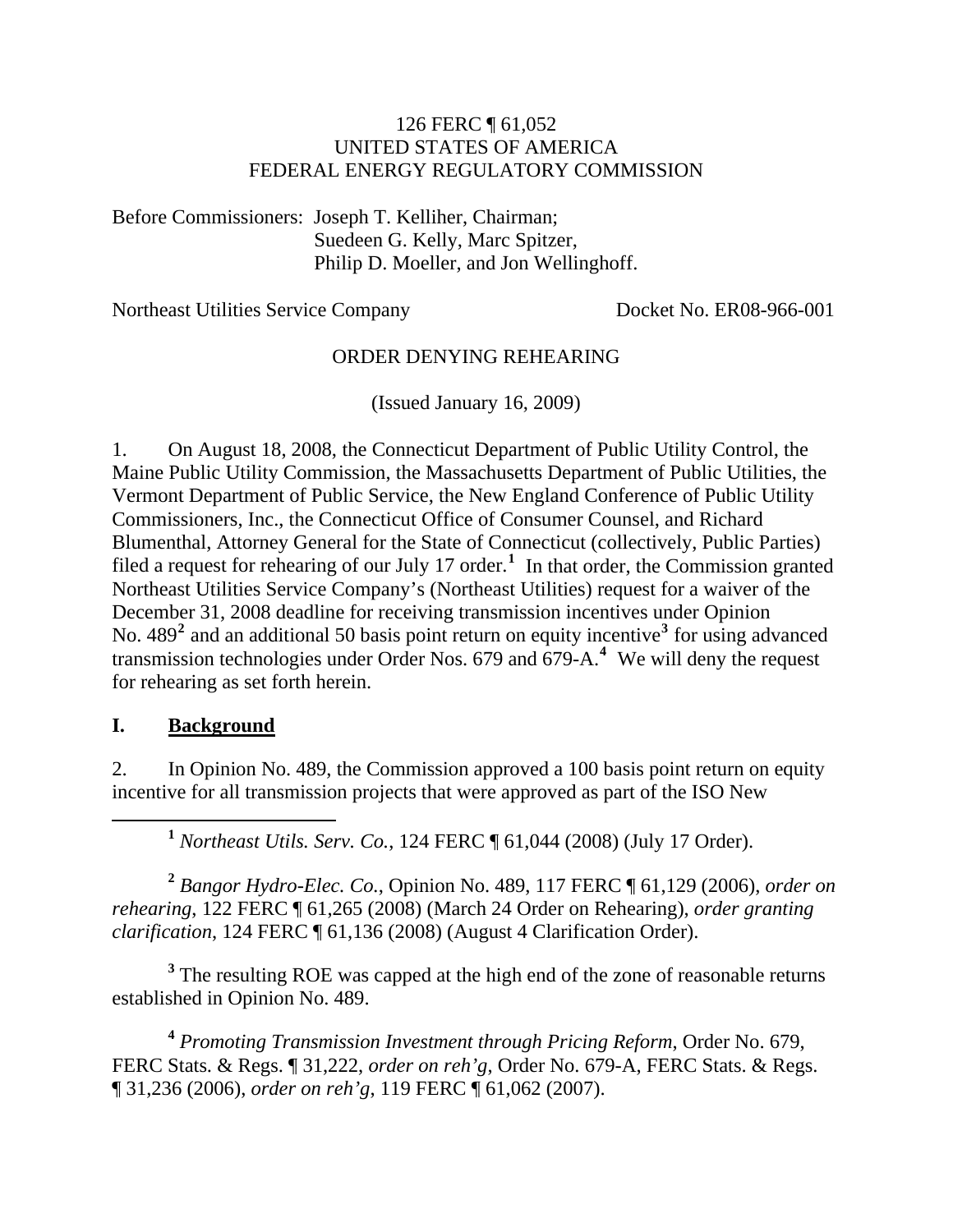England, Inc.'s regional transmission expansion plan (RTEP), including those specifically approved in the 2004 RTEP.<sup>5</sup> We emphasized that the 100 basis point incentive would help project developers receive more favorable financing and would help bring these projects into service in a timely manner.**<sup>6</sup>** We also believed that the RTEPapproved projects would greatly improve reliability in the region and benefit ratepayers by reducing congestion-related costs on the system.**<sup>7</sup>**

3. The Commission did not modify these findings in the March 24 Order on Rehearing. We specifically reaffirmed our approval of the 100 basis point incentive for RTEP-approved projects.<sup>[8](#page-1-0)</sup> However, we found that the standard for providing incentives under Opinion No. 489, which only applied to the New England region, was different than the standard under Order No. 679, which applied to the rest of the United States. For the sake of uniformity and consistency, the Commission determined that "the New England region should, over time, be held to the same standards for incentive rates as each other region"—that is, the criteria under Order No. 67[9](#page-1-1).<sup>9</sup> Thus, we held that the program for providing incentives under Opinion No. 489 should be sunset and should only apply to "existing RTEP-approved projects if completed and placed into service by December 31, 2008, i.e., the cut-off date applicable to ISO New England's annual formula rate filing."**[10](#page-1-2)** Future projects would need to meet the standard under Order No. 679 to qualify for incentives.<sup>[11](#page-1-3)</sup>

4. On May 16, 2008, Northeast Utilities filed a limited request to waive the December 31, 2008 deadline to complete its Middletown-to-Norwalk project (Project). The Project, which was planned and approved as part of the 2004 RTEP, was the centerpiece of a multi-billion dollar transmission expansion project in southwest Connecticut, one of the most congested transmission regions in the United States. Northeast Utilities asserted that while it had diligently pursued the Project and expected to complete construction before the deadline, a small portion of the Project (approximately 24 miles of underground cable) would not be fully tested or placed into

**<sup>6</sup>** *Id*. P 109-110.

**<sup>7</sup>** *Id*. P 111.

<span id="page-1-0"></span>**8** March 24 Order on Rehearing, 122 FERC ¶ 61,265 at P 51.

<span id="page-1-1"></span>**<sup>9</sup>** *Id*. P 54.

<span id="page-1-2"></span>**<sup>10</sup>** *Id*. P 55.

<span id="page-1-3"></span> $11 \, Id.$ 

**<sup>5</sup>** Opinion No. 489, 117 FERC ¶ 61,129 at P 103-113.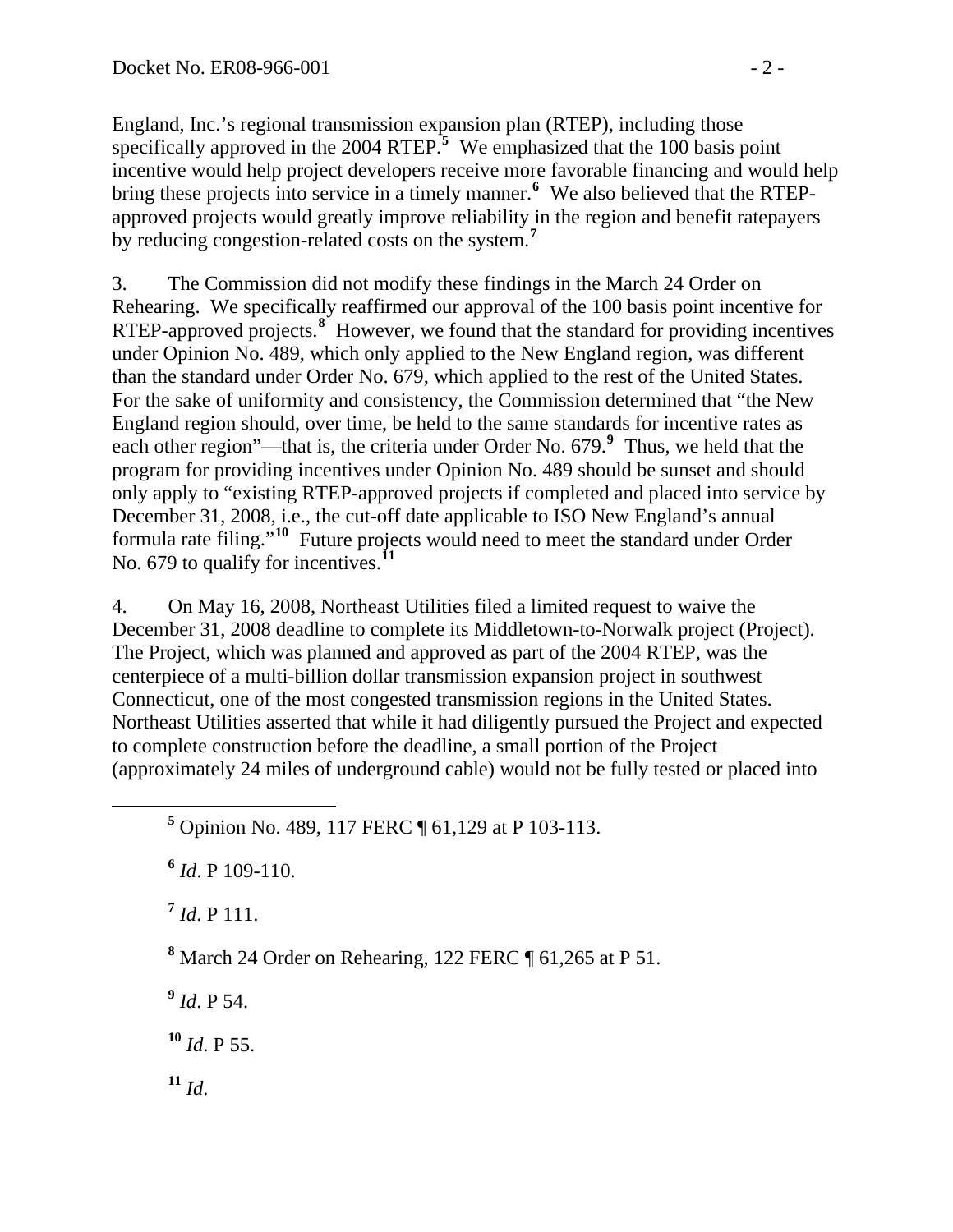service by December 31, 2008. Accordingly, Northeast Utilities asked the Commission to either waive the deadline under Opinion No. 489 or, in the alternative, approve a 100 basis point incentive under Order No. 679. In addition, Northeast Utilities requested that the Commission approve a 50 basis point return on equity incentive under Order No. 679 for the costs associated with its use of new transmission technology in the Project. This new technology included 24 miles of underground cross-linked polyethylene (XLPE) cable, fiber optic cable, and supporting facilities for this 24-mile stretch of cable.

5. On July 17, 2008, the Commission approved Northeast Utilities' request for a waiver of the December 31, 2008 deadline under Opinion No. 489.<sup>[12](#page-2-0)</sup> We found that Northeast Utilities showed good cause for waiving the deadline and that the benefits associated with the Project (i.e., the basis for granting the 100 basis point incentive in the first instance) would not be diminished by a short delay to complete testing of the Project.<sup>[13](#page-2-1)</sup> In addition, we noted that the Project would also have been eligible for incentives under Order No. 679.<sup>[14](#page-2-2)</sup> Finally, we found that Northeast Utilities was entitled to a 50 basis point return on equity incentive, to be capped by the high end of Northeast Utilities' range of reasonable returns, for the Project's use of advance transmission technologies under Order No. 679.**[15](#page-2-3)**

# **II. Request for Rehearing**

6. The Public Parties request rehearing of the July 17 Order because the order: (1) waived the December 31, 2008 deadline for completing projects under the March 24 Order on Rehearing; (2) found that the Project was eligible for incentives under Order No. 679; and (3) granted Northeast Utilities' request for a 50 basis point return on equity incentive for its use of new transmission technology.

7. With regard to the waiver of the December 31 deadline, the Public Parties argue that the Commission acted arbitrarily, capriciously, and exceeded its authority under the Federal Power Act by permanently and substantially modifying the March 24 Order on Rehearing.**[16](#page-2-4)** The Public Parties claim that the waiver is nothing more than a grant of an untimely request for rehearing of that order and, thus, the Commission erred by applying

<span id="page-2-1"></span> $13 \, Id.$ 

<span id="page-2-2"></span>**<sup>14</sup>** *Id*. P 66-72.

<span id="page-2-3"></span>**<sup>15</sup>** *Id*. P 82-98.

<span id="page-2-4"></span>**<sup>16</sup>** Public Parties at 13-14.

<span id="page-2-0"></span>**<sup>12</sup>** July 17 Order, 124 FERC ¶ 61,044 at P 58-65.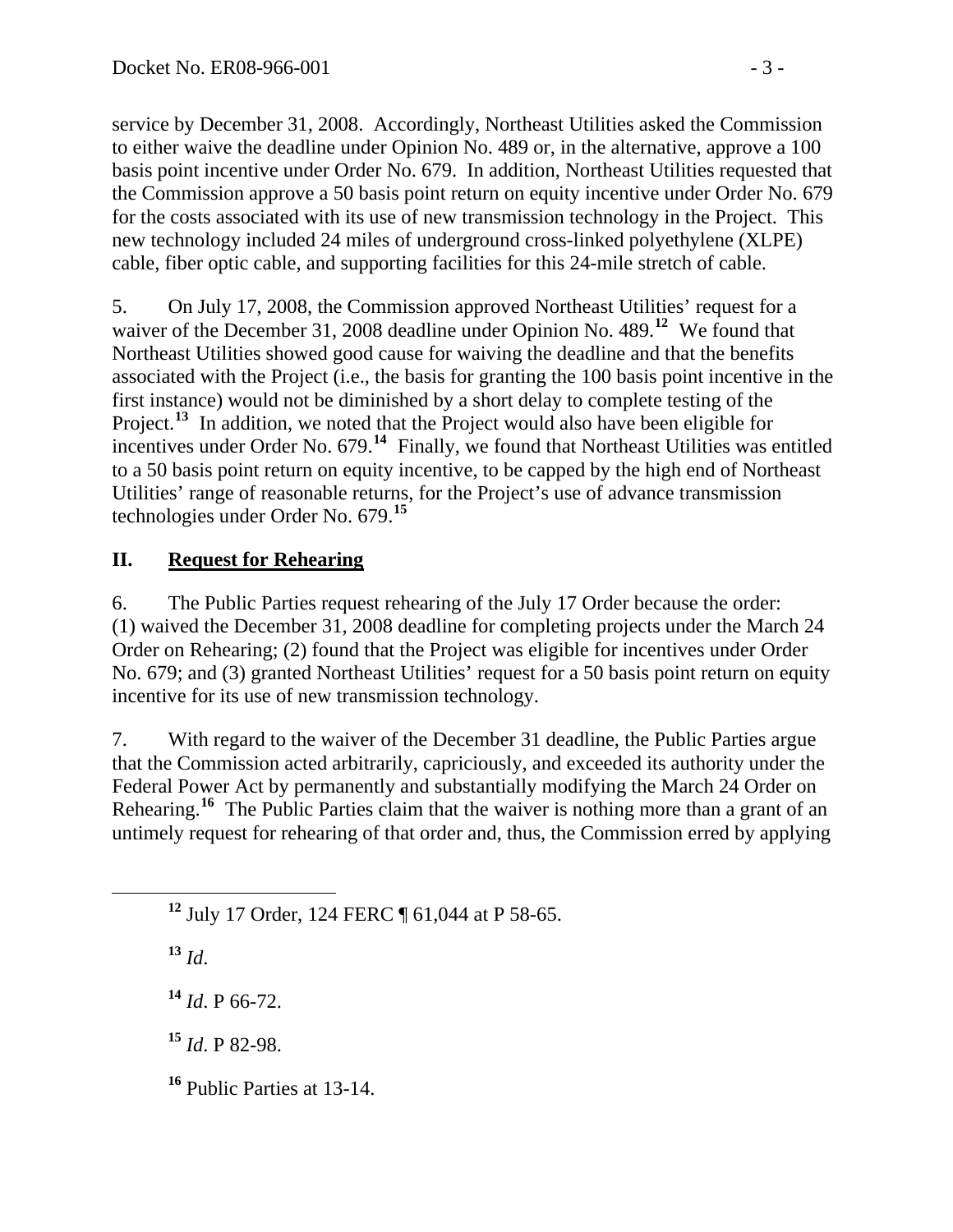a good cause standard to modify the deadline.**<sup>17</sup>** They claim that section 313(a) of the Federal Power Act only allows the Commission to modify an order upon consideration of a rehearing request filed by an aggrieved party.**<sup>18</sup>** The Public Parties also argue that the Commission eschewed its traditional practice of denying untimely requests for rehearing without explanation.**<sup>19</sup>**

8. Additionally, the Public Parties challenge whether good cause existed to waive the December 31 deadline. The Public Parties assert that the core purpose of the 100 basis point incentive was to bring new transmission projects "on line in a timely fashion."**[20](#page-3-0)** They claim that Northeast Utilities is being unjustly rewarded notwithstanding its failure to complete the Project in a timely manner. The Public Parties also argue that the Commission erred by stating that the benefits from the Project would not be diminished by a waiver of the deadline. They claim that the delay associated with the Project has greatly diminished its total benefits to the region.**[21](#page-3-1)** The Public Parties disagree with the Commission's finding that Northeast Utilities has relied upon the incentive in pursuing the Project and, to deny it now, would create regulatory uncertainty and may impact the development of future projects.**[22](#page-3-2)** Finally, the Public Parties assert that the Commission erred by not establishing a new cut-off date for the Project. **[23](#page-3-3)**

9. The Public Parties also request rehearing of our findings related to whether the Project would have qualified for a 100 basis point adder under Order No. 679. They assert that the Commission lacked the necessary factual predicate to make these findings and failed to respond meaningfully to their arguments.<sup>[24](#page-3-4)</sup> In this context, the Public Parties assert that the Commission has acted in an arbitrary and capricious manner.

10. Finally, the Public Parties challenge the Commission's decision to award a 50 basis point return on equity incentive for Northeast Utilities' use of advanced

**<sup>17</sup>** *Id*. at 14.

**<sup>18</sup>** *Id.* at 14 (citing 16 U.S.C. § 825*l*(a) (2000 & Supp. V 2005)).

**<sup>19</sup>** *Id*. at 15.

<span id="page-3-0"></span>**<sup>20</sup>** *Id.* at 17 (citing Opinion No. 489, 117 FERC ¶ 61,129 at P 109).

<span id="page-3-1"></span>**<sup>21</sup>** *Id.* at 19 (internal citations omitted).

<span id="page-3-2"></span>**<sup>22</sup>** *Id*. at 20-21.

<span id="page-3-3"></span>**<sup>23</sup>** *Id*. at 22.

<span id="page-3-4"></span>**<sup>24</sup>** *Id*. at 23-25.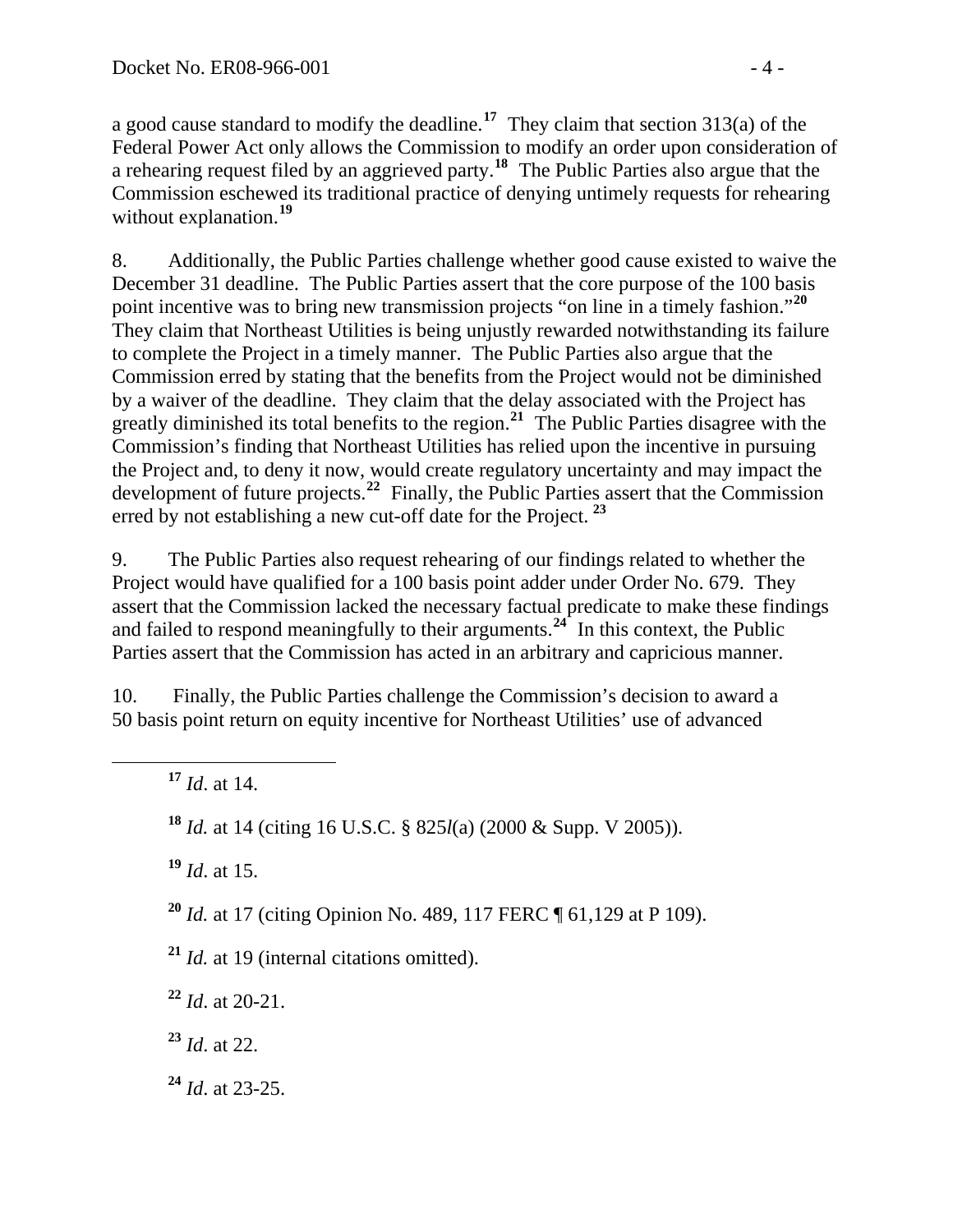transmission technologies under Order No. 679. The Public Parties raise three arguments with regard to this adder. First, they claim that the Commission erred by treating the advanced technology incentive "independent of, and incremental to, other incentives that a company may receive."**<sup>25</sup>** They assert that had both the 100 basis point and 50 basis point incentive been granted under Order No. 679, the two incentives would have relied on the same facts and, thus, would have created a double payment for the same risks and challenges. Second, the Public Parties assert that the Commission erred by granting an advanced technology incentive for a project that was nearly complete. They claim that the incentive was intended to "encourage deployment" of new technologies—not to provide an after-the-fact windfall. They also argue that incentives must be granted on a prospective basis because "[a] 'reward' for past behavior does not induce future efficiency and benefit consumers."**<sup>26</sup>** Third, the Public Parties assert that Northeast Utilities did not demonstrate how these new technologies will mitigate congestion or enhance grid reliability by increasing the capacity, efficiency or reliability of an existing or new transmission facility."**<sup>27</sup>**

## **III. Discussion**

## **A. Procedural Matters**

11. Northeast Utilities filed a motion for leave to answer and answer to the Public Parties' request for rehearing. Rule 713(d)(1) of the Commission's Rules of Practice and Procedure<sup>[28](#page-4-0)</sup> generally prohibits an answer to a request for rehearing. Accordingly, we deny Northeast Utilities' motion to answer.

## **B. Rehearing**

# **1. Waiver of Deadline**

12. It is well settled that the Commission has the authority to waive its rules or regulations upon a showing of good cause.**[29](#page-4-1)** Indeed, the Commission has frequently

**<sup>25</sup>** *Id*. at 27 (citing July 17 Order, 124 FERC ¶ 61,044 at P87-91).

**<sup>26</sup>** *Id.* at 28 (citations omitted).

**<sup>27</sup>** *Id*. at 30-31.

**<sup>28</sup>** 18 C.F.R. § 385.713(d)(1) (2008).

<span id="page-4-1"></span><span id="page-4-0"></span>**<sup>29</sup>** *Pacific Gas & Elec. Co.*, 99 FERC ¶ 61,045, at P 5 & n.8 (2002) ("It is however well established that, with or without explicit provision to that effect, an agency may waive its regulation in appropriate cases.") (citing *PALA Employees Profit Sharing Plan and Trust Agreement v. United States*, 234 F.3d 873, 879 n.34 (5th Cir. 2000); *Dickson v.*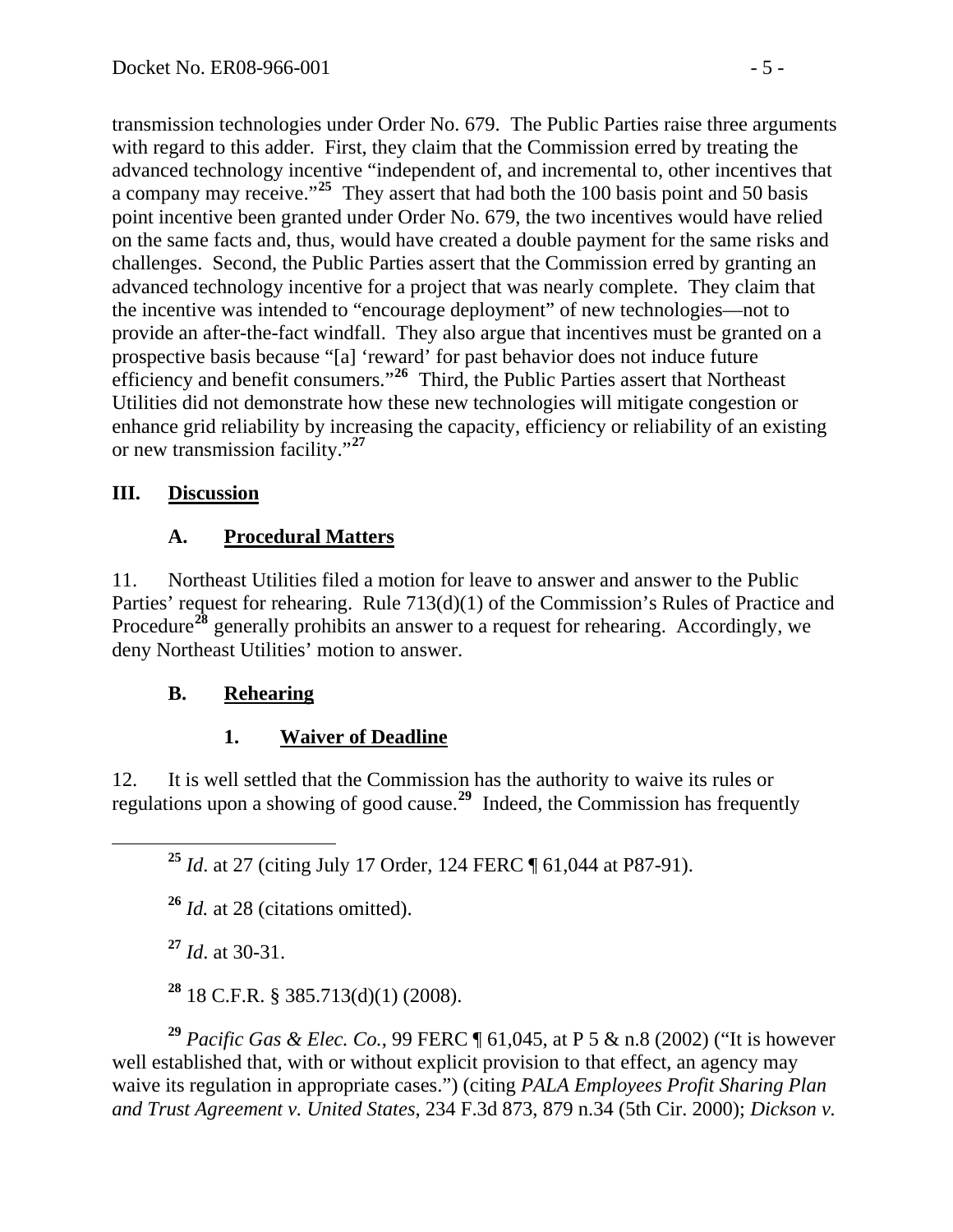granted extensions of time or waivers of deadlines to provide parties with additional time to comply with requirements in our orders or filing deadlines. For example, we granted numerous waivers or extensions of time to allow parties to comply with various requirements under Order No. 890.**<sup>30</sup>** The waiver granted by the July 17 Order is no different. Northeast Utilities argued, and we found, that good cause existed to waive the December 31, 2008 deadline so that Northeast Utilities could complete testing on the Project and continue to qualify for a 100 basis point incentive under Opinion No. 489. Such a decision was well within our authority.

13. We do not believe that Northeast Utilities' filing was an untimely request for rehearing. Clearly, Northeast Utilities could have filed a request for rehearing or clarification of the March 24 Order on Rehearing. The Project's co-sponsor, United Illuminating Company, selected this alternative approach and we granted it relief similar to that granted in this case.**[31](#page-5-0)** These two procedural approaches, however, are not mutually exclusive and do not limit our authority to grant relief in both cases. Contrary to the Public Parties' assertion, the question in this case was not whether Northeast Utilities *could have* filed a request for rehearing or clarification. The question was whether Northeast Utilities demonstrated good cause for waiving the deadline under the March 24 Order on Rehearing. Finding in the affirmative, we granted the requested relief. This decision does not transform Northeast Utilities' request for a waiver of our order into a request for rehearing.

14. Nor do we agree with the Public Parties' claim that we permanently and substantially modified the March 24 Order on Rehearing. The general holding of that order—i.e*.*, to sunset the incentives program under Opinion No. 489 and provide future incentives under Order No. 679—remains unchanged and unaffected by the July 17 Order. The order merely granted a limited waiver of the December 31, 2008 deadline, as set forth in the March 24 Order on Rehearing, so that a particular company (Northeast Utilities) and a specific project could receive the incentives granted in Opinion No. 489. In this context, the July 17 Order was limited in both scope and applicability.

 *secretary of Defense*, 68 F.3d 1396, 1408 (D.C. Cir. 1396, 1408 (D.C. Cir. 1995) (Silberman, J., concurring in part and dissenting in part)).

**<sup>30</sup>** *See, e.g.*, *Preventing Undue Discrimination and Preference in Transmission Service*, 119 FERC  $\sqrt{ }$  61,037 (2007) (order granting requests to extend deadlines to comply with Open Access Same-Time Information System functionality requirements, the "strawman" proposal deadline, and other software upgrades needed to comply with the new requirements); *see also Kansas City Power & Light Co.*, 122 FERC ¶ 61,281 (2008) (finding good cause to waive the deadline for revising the company's Open Access Transmission Tariff under Order No. 890).

<span id="page-5-0"></span>**<sup>31</sup>** August 4 Clarification Order, 124 FERC ¶ 61,136 at P 20.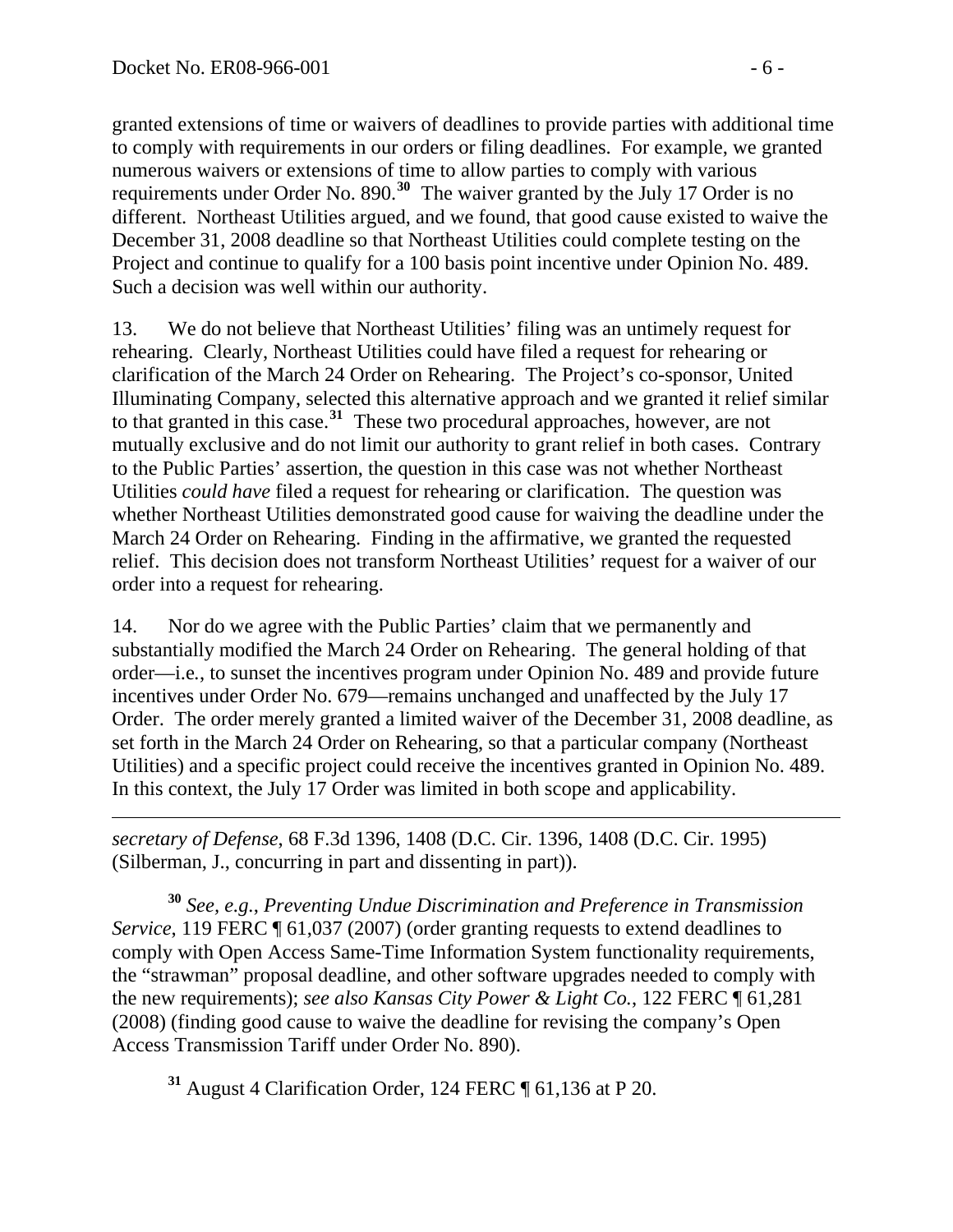15. We also do not agree with the Public Parties' assessment of good cause in this case. As set forth in the July 17 Order, we analyzed the whole factual record in determining whether good cause existed to grant a waiver of the December 31, 2008 deadline, including but not limited to the Project's benefits to the region, whether a short delay in completing the Project would diminish those benefits, and whether a denial of the request would negatively affect future project development. We expressly found that good cause existed to waive the deadline and continue to support that finding here.

16. The Public Parties, however, challenge the July 17 Order arguing, in large part, that the Project was not completed in a timely manner and should not receive incentives. They suggest that the December 31, 2008 deadline created a line of demarcation for determining whether a project met this requirement and those completed after the deadline should be denied any incentive. The Public Parties further disagree with our finding that Northeast Utilities relied on the 100 basis point incentive in pursuing the Project, as well as our conclusion that a denial of this incentive could create regulatory uncertainty. Finally, the Public Parties argue that the Commission erred in not establishing a new deadline to complete the Project. We find no merit in these claims.

17. Contrary to the Public Parties' assertions, we did not impose the December 31, 2008 deadline so that parties could re-examine whether transmission incentives, which had been granted by Opinion No. 489, should be denied because a project was not pursued in a timely manner. As we made clear in the July 17 Order, the deadline was not selected "to induce the timely or quicker completion of projects."**[32](#page-6-0)** We simply established the deadline as a means to sunset Opinion No. 489 and transition to Order No. 679.**[33](#page-6-1)** The Public Parties' arguments to the contrary are unsupported by the record.

18. While Opinion No. 489 noted that a 100 basis point incentive would "assist ISO New England in bringing these projects on line in a timely fashion,"**[34](#page-6-2)** this does not mean that a project had to be completed by a date certain to receive incentives. Nor did it create a condition precedent to receiving the 100 basis point incentive. Rather, we approved a 100 basis point return on equity incentive in Opinion No. 489 for all RTEPapproved projects regardless of when those projects were completed.**[35](#page-6-3)** Had the Public

**<sup>32</sup>** July 17 Order, 124 FERC ¶ 61,044 at P 61.

<span id="page-6-2"></span><span id="page-6-1"></span><span id="page-6-0"></span>**<sup>33</sup>** March 24 Order on Rehearing, 122 FERC ¶ 61,265 at P 54 (stating that the Commission imposed the deadline because it "believe[d] that the New England region should, over time, be held to the same standards for incentive rates as each other region that is subject to Order No. 679.").

**<sup>34</sup>** Opinion No. 489, 117 FERC ¶ 61,129 at P 109.

<span id="page-6-3"></span>**<sup>35</sup>** *Id*. P 108.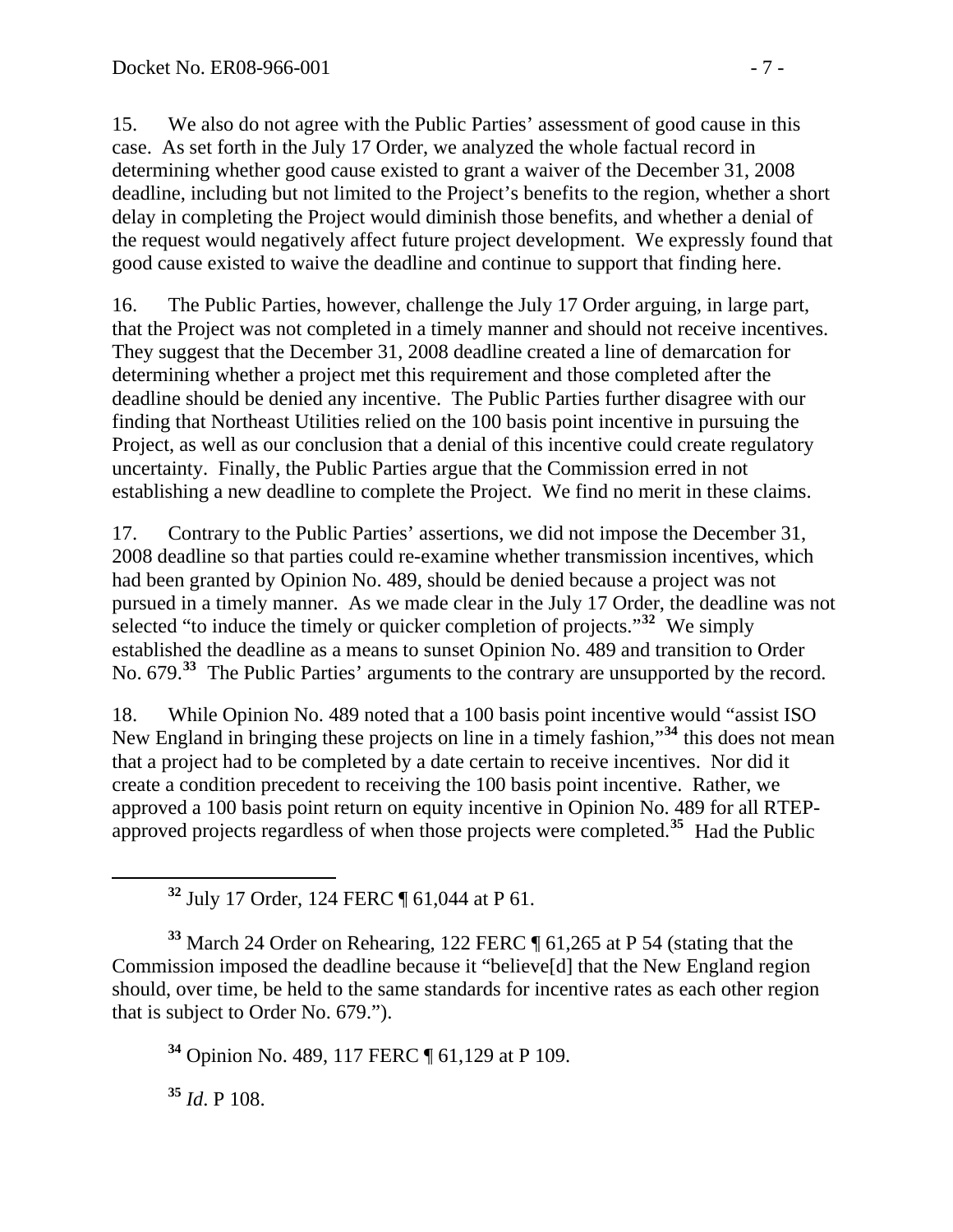Parties wanted such a condition precedent to granting incentives, they should have raised that issue on rehearing of Opinion No. 489.

19. Nevertheless, we did consider the issue of timeliness as part of our good cause analysis, especially as it relates to Northeast Utilities' diligence in complying with the deadline. While we found some delay associated with the Project, especially before the Connecticut Siting Council, that delay did not seem extraordinary given the size, scope and location of the Project. We found no basis to suggest that Northeast Utilities acted less than diligently. Nor did the Public Parties present any evidence to the contrary. Had they been concerned about this issue, the Public Parties should have raised the issue in their protest.**[36](#page-7-0)**

20. We also disagree with the Public Parties' assessment regarding the diminished benefits of the Project. While the Public Parties argue that an extension of the December 31 deadline will harm ratepayers because they will continue to pay higher inefficiency costs, the continued payment of inefficiency costs does not substantially diminish the overall benefits of the Project to the region or our original basis for providing incentives under Opinion No. 489—that is, to bring new transmission projects on line in a region that desperately needed such projects. Southwest Connecticut and ISO New England will still benefit from the completion of the Project even if it takes several months to complete final testing of the Project. Nor does the payment of these inefficiency costs undermine our finding that Northeast Utilities provided good cause to waive the deadline so that it could continue to receive the 100 basis point adder under Opinion No. 489.

21. Moreover, as we emphasized in the July 17 Order, a denial of the 100 basis point incentive at this late stage may create regulatory uncertainty and deter future project development in the United States.**[37](#page-7-1)** By granting incentives under Opinion No. 489, the Commission indicated its policy of encouraging new transmission investment in the ISO New England region.**[38](#page-7-2)** If we were to deny the 100 basis point incentive under Opinion No. 489, even though Northeast Utilities undertook substantial effort and investment in the Project and the Project is nearly complete, we believe that a denial of the incentive would negatively impact future transmission developers and investors. This provides additional support for our good cause analysis.

<span id="page-7-0"></span> **<sup>36</sup>** *Woolen Mill Assoc. v. FERC*, 917 F.2d 589, 592 (D.C. Cir. 1990) (citations omitted).

**<sup>37</sup>** July 17 Order, 124 FERC ¶ 61,044 at P 62.

<span id="page-7-2"></span><span id="page-7-1"></span>**<sup>38</sup>** Similarly, through the regulations adopted in Order No. 679, the Commission intended to encourage new transmission investment throughout the United States.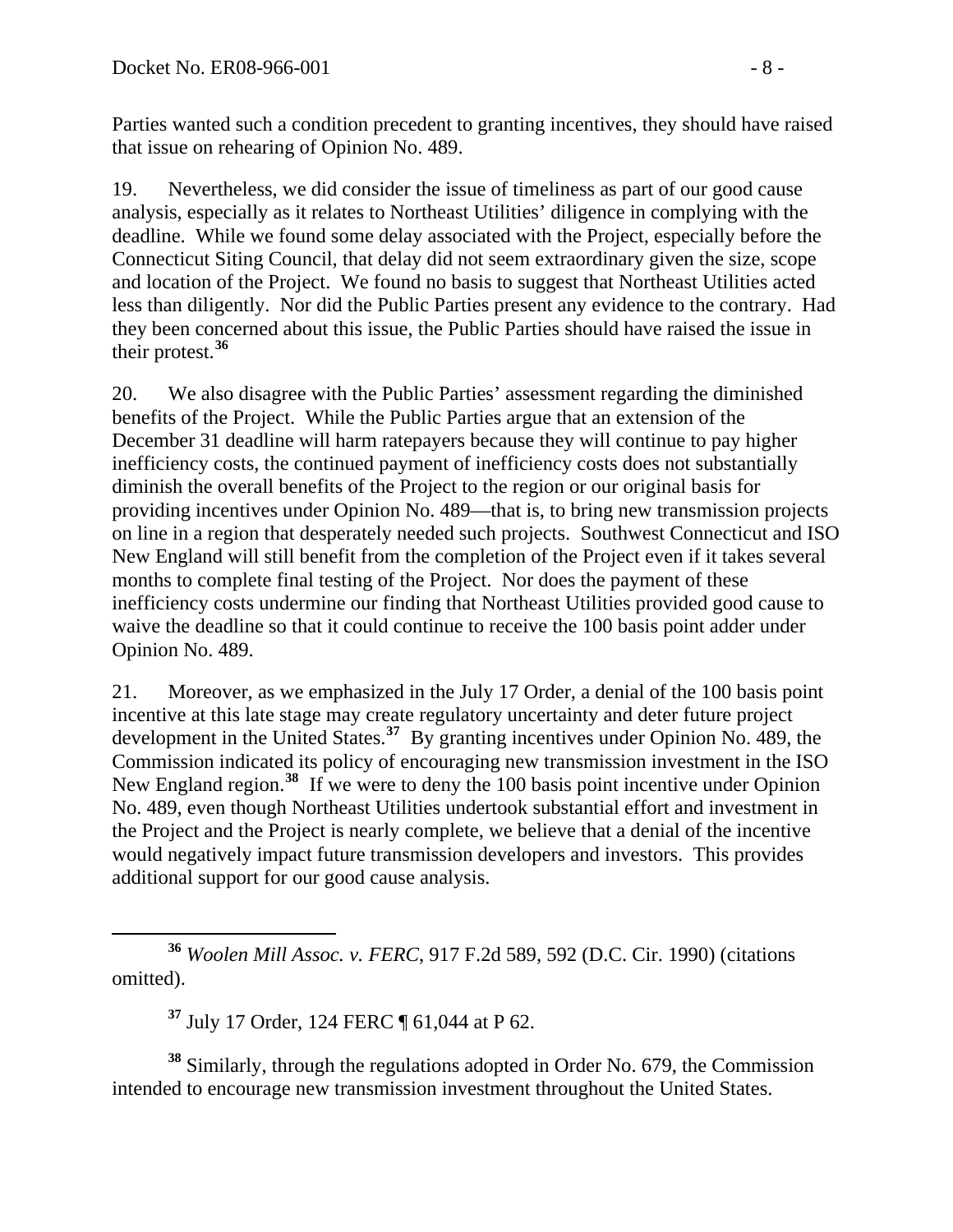22. Finally, we are not persuaded by the Public Parties' request to establish a new deadline. As Northeast Utilities indicated in its initial filing, it anticipates that the Project will be fully tested and on line by early 2009. Because the Project's final testing and commissioning will need to be coordinated with ISO New England and the testing will involve advanced technologies, Northeast Utilities could not provide an exact timetable for completion.**[39](#page-8-0)** No showing has been made to lead us to believe that Northeast Utilities and ISO New England will not complete testing in a diligent manner. We do not believe that it is necessary to impose a new deadline on the Project, especially given the fact that it is nearly complete.

# **2. 100 Basis Point Incentive under Order No. 679**

23. We will deny the Public Parties' request for rehearing regarding our discussion of Order No. 679. Although the July 17 Order mentioned that the Project would have been eligible for a 100 basis point incentive under Order No. 679, we did not grant Northeast Utilities the 100 basis point incentive under that order. Rather, as we made clear in our ordering paragraphs, we only granted Northeast Utilities' request for a waiver of the December 31, 2008 deadline so that it could receive a 100 basis point incentive under Opinion No. 489. Given these facts, we do not believe that Public Parties have been aggrieved by our discussion and find no need to discuss it further.

# **3. Advanced Technology Adder**

24. We also will deny the Public Parties' request for rehearing regarding our decision to grant Northeast Utilities' request for an advanced transmission technology adder. As noted above, the Public Parties raise three arguments: (1) the Commission should not have granted both the 100 basis point incentive under Opinion No. 489 and the advanced technology incentive under Order No. 679 when these incentives allegedly rely upon the same facts; (2) the Commission should not have awarded the advanced transmission technology incentive because that incentive was intended to encourage the use of advanced transmission technology and Northeast Utilities did not rely upon this incentive to use advanced transmission technology; and (3) there was insufficient evidence to show how these new technologies would mitigate congestion or enhance grid reliability by increasing the capacity, efficiency or reliability of an existing or new transmission facility. We are not persuaded to grant rehearing.

<span id="page-8-0"></span>25. We extensively discussed (and rejected) the Public Parties' first claim in the July 17 Order. We continue to believe that Order No. 679 allows us to grant advanced technology incentives independent of other incentives that a company may receive.**[40](#page-8-1)**

**<sup>39</sup>** Northeast Utilities' Filing, Ex. NU-1 at 17.

<span id="page-8-1"></span>**<sup>40</sup>** July 17 Order, 124 FERC ¶ 61,044 at P 87.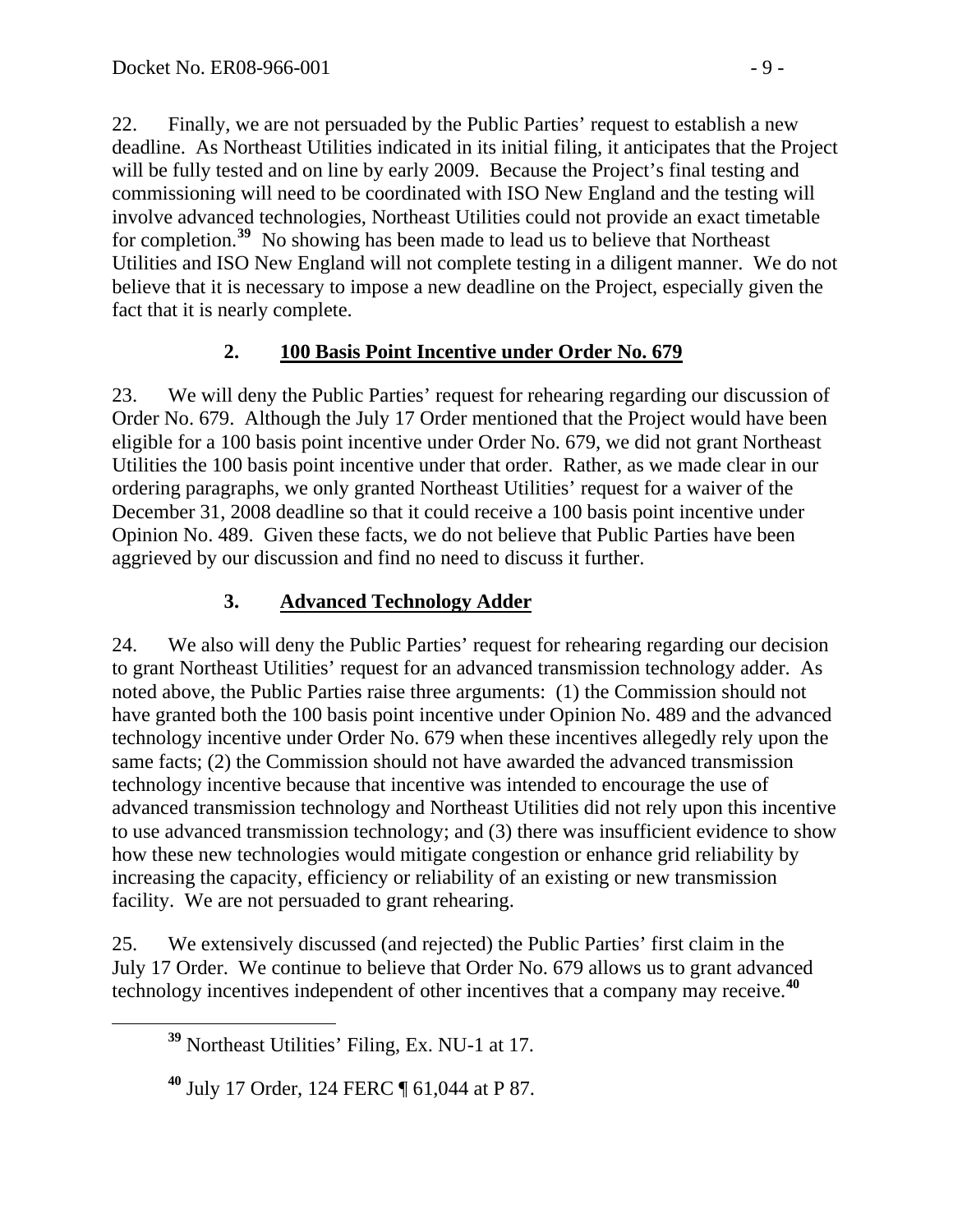While the Public Parties assert that we granted both incentives (those under Opinion No. 489 and Order No. 679) using "the same factual justification," they do not identify those "same" facts. Nor can they b ecause the factual basis for granting incentives under Opinion No. 489 (to encourage the construction of new transmission projects in a highly constrained region) is different than the factual predicate that we used to justify the advanced transmission technology adder in the July 17 Order (to encourage the use of certain advanced technologies). Those facts are set forth in the order and we find no need to discuss them here.

26. We also deny the Public Parties' claim that advanced transmission technology incentives cannot be granted since Northeast Utilities decided to use this technology nearly three years ago. Contrary to the Public Parties' argument, the Commission does not deny incentives solely because certain construction decisions were made prior to an application for incentives. In previous orders, we have granted transmission incentives for projects that were completely planned, approved by a state siting authority or regional planning process, and under construction.**[41](#page-9-0)** Indeed, under Order No. 679-A, an applicant is entitled to a rebuttable presumption that its project satisfies section 219 of the Federal Power Act if the project has been approved by the relevant state siting board or by a regional planning process.**[42](#page-9-1)** This suggests that the Commission contemplates that parties will seek incentives after planning and equipment decisions have been made. While the Commission has declined to grant incentive treatment when an applicant sought incentives after the project was in service or when the project was in final testing,**[43](#page-9-2)** in this case Northeast Utilities requested an advanced technology incentive while the Project was still under construction. As we noted in Order No. 679, "[e]ven where a project already has been planned or announced, the granting of incentives may help in securing financing for the project or may bring the project to completion sooner than originally anticipated."**[44](#page-9-3)** We expect applicants that request incentive rate treatment to do so in a timely fashion and find that Northeast Utilities requested the advanced technology incentive while it was facing challenges relating to the installation of the advanced technology, *i.e*., during the construction phase of the Project's development.

27. Finally, we disagree with the Public Parties' claim regarding the efficiency and reliability benefits of the advanced transmission technology in this case. As we discussed

<span id="page-9-0"></span> **<sup>41</sup>** *Pepco Holdings, Inc.*, 124 FERC 61,176 (2008); *Duquesne Light Co.*, 118 FERC ¶ 61,087 (2007).

**<sup>42</sup>** Order No. 679-A, FERC Stats. & Regs. ¶ 31,236 at P 86.

<span id="page-9-3"></span><span id="page-9-2"></span><span id="page-9-1"></span>**<sup>43</sup>** *Commonwealth Edison Co.*, 122 FERC ¶ 61,037, at P 31 (2008); *NSTAR Elec. Co.*, 125 FERC ¶ 61,313, at P 72 (2008).

**<sup>44</sup>** Order No. 679, FERC Stats. & Regs. ¶ 31,222 at P35.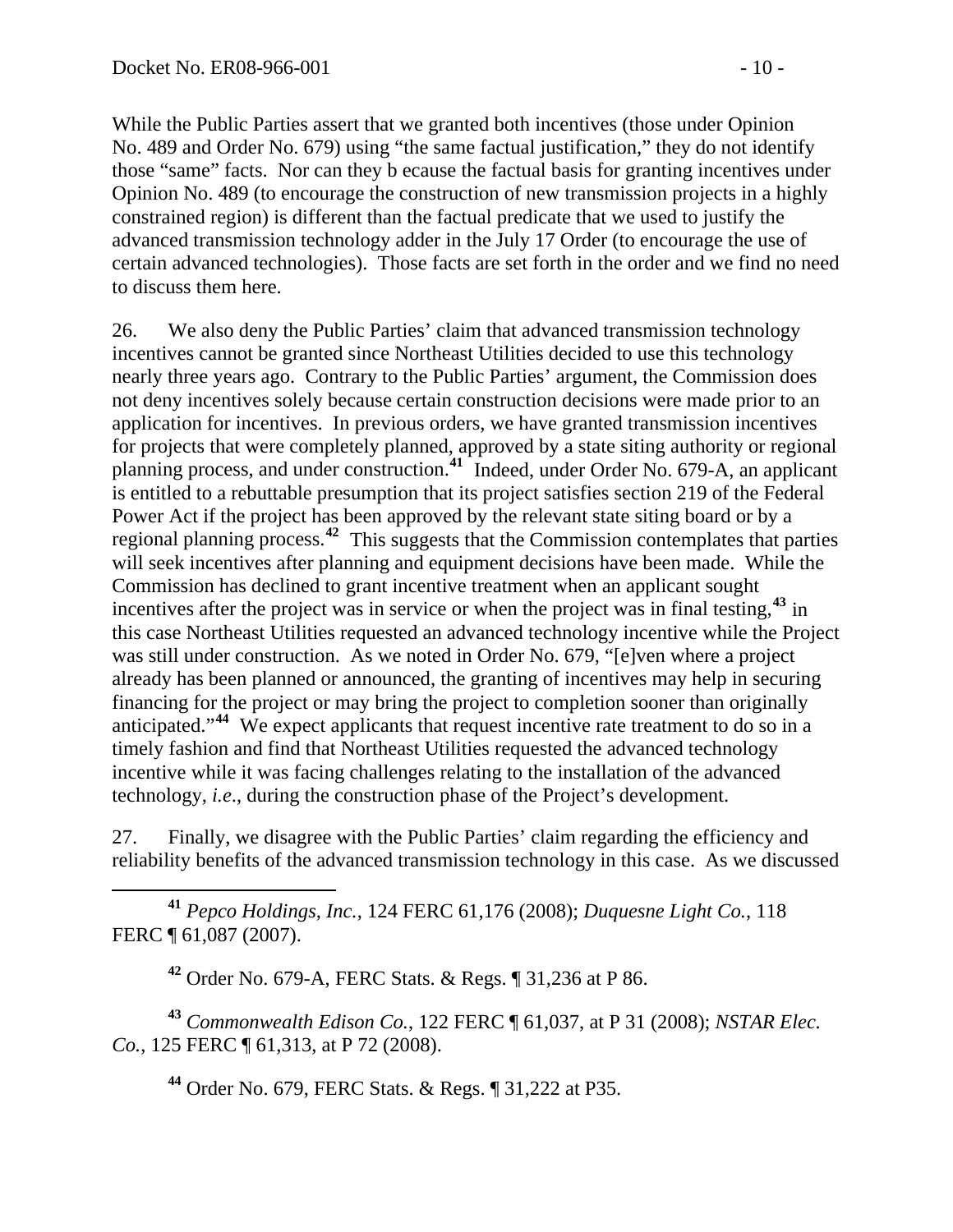in the July 17 Order, the use of 345-kV XLPE underground cable over such long distances is both innovative and provides substantial benefits to Northeast Utilities and the region's ratepayers, including efficiency and reliability benefits.**<sup>45</sup>** Northeast Utilities' filing provided a detailed study by the ISO New England's Reliability and Operability Committee, which outlined the benefits of using the XLPE cable versus traditional High Pressure Fluid Filled cable.**<sup>46</sup>** Of particular importance here, the study indicated that the use of a XLPE cable would provide greater reliability and efficiency because it can operate safely at higher temperatures and at a lower capacitance, which means that less reactive power needs to be introduced to maintain safe and efficient operation of the system. **<sup>47</sup>** We have previously found that the studies and analyses, combined with the new information gained through the construction phase and in service other areas of the country.<sup>48</sup> phase of the Project, will provide invaluable data for other utilities confronted with the challenges of siting high voltage transmission infrastructure in highly developed urban areas, and that the Project may serve as a prototype for solving transmission problems in

28. Consistent with the July 17 Order, we believe that Northeast Utilities' satisfied the requirements for the advanced transmission technology adder and will not disturb that finding here.

**<sup>47</sup>** *Id*.

 $\overline{a}$ **<sup>45</sup>** July 17 Order, 124 FERC ¶ 61,044 at P 85-86. It should be noted that not all uses of XLPE cables are "advanced" and, thus, eligible for advanced technology incentives. As we recently stated in *NSTAR Elec. Co.*, 125 FERC ¶ 61,313 at P 77, where we denied incentives for the use of XLPE cable, Northeast Utilities' use of XLPE cable was distinguishable because of its innovative use of XLPE cable at extra high voltages and long distances.

**<sup>46</sup>** Northeast Utilities' Filing, NU-7.

**<sup>48</sup>** *The United Illuminating Co.*, 119 FERC ¶ 61,182, at P 74 (2007).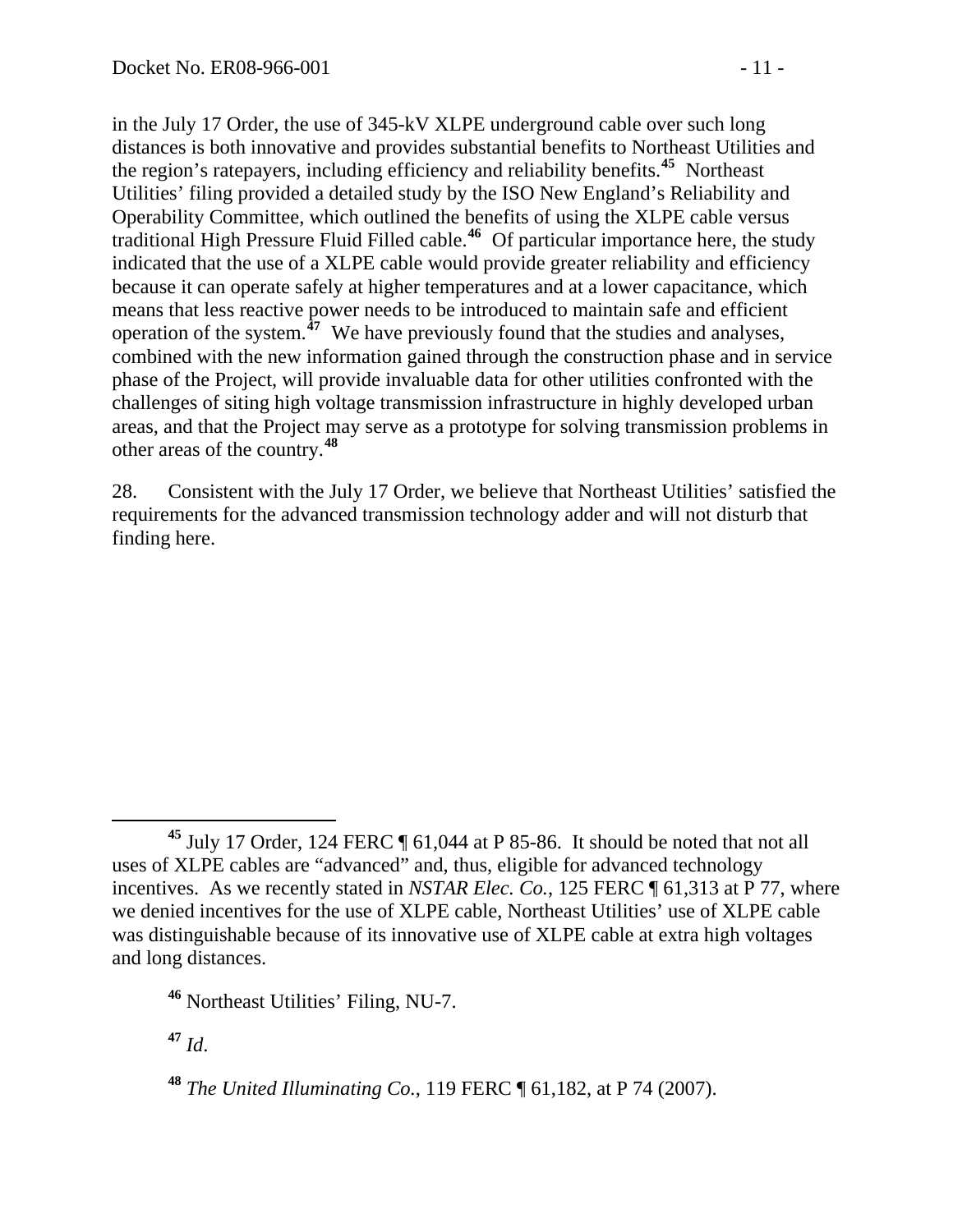### The Commission orders:

The request for rehearing is hereby denied, as discussed in the body of this order.

By the Commission. Commissioners Kelly and Wellinghoff dissenting with separate statements attached.

 $(S E A L)$ 

Nathaniel J. Davis, Sr., Deputy Secretary.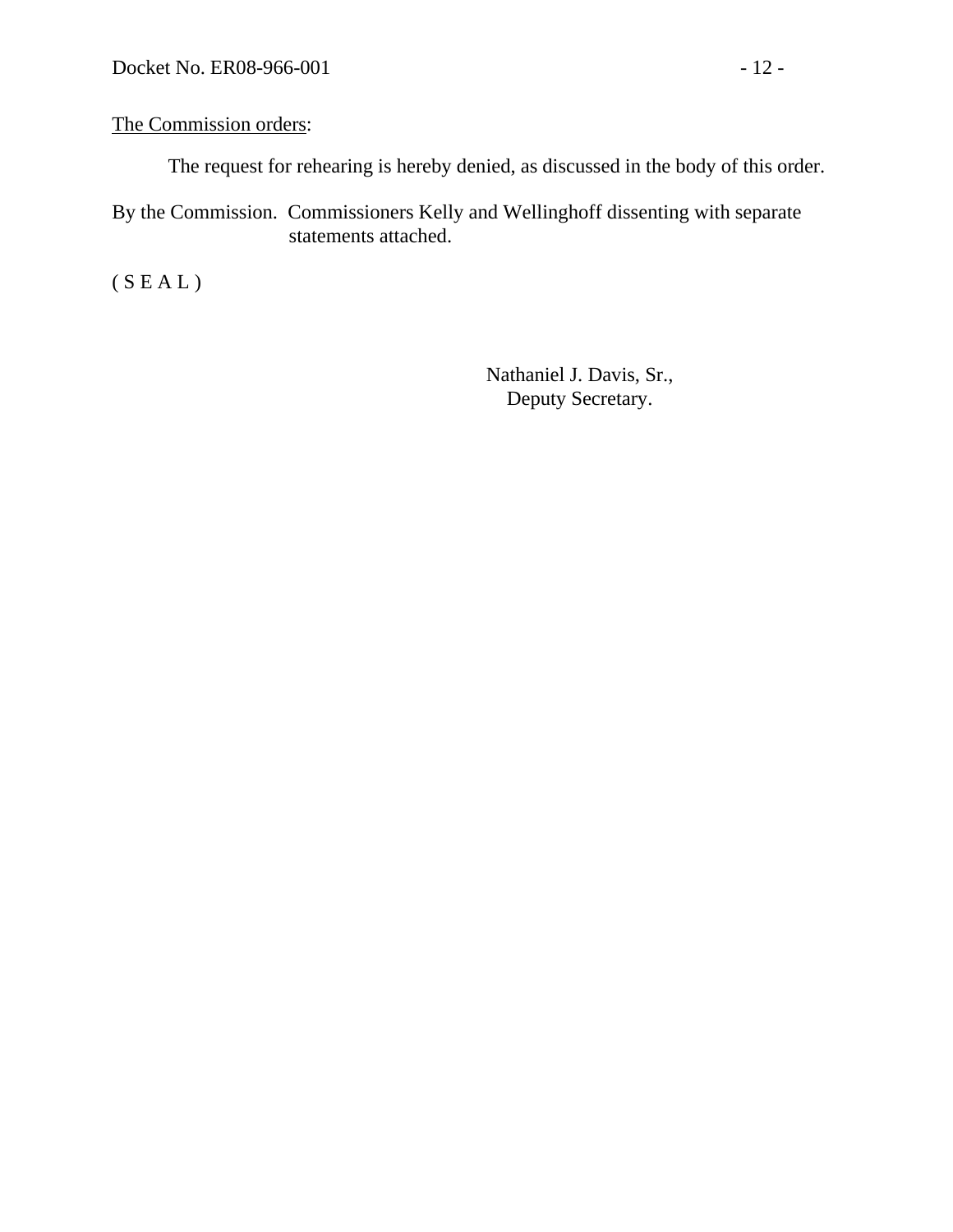#### UNITED STATES OF AMERICA FEDERAL ENERGY REGULATORY COMMISSION

Northeast Utilities Service Company Docket No. ER08-966-001

(Issued January 16, 2008)

KELLY, Commissioner, *dissenting*:

<span id="page-12-0"></span> $\overline{a}$ 

 This order addresses rehearing requests filed by a series of parties in response to a Commission order issued on July [1](#page-12-0)7, 2008.<sup>1</sup> In the July 17 Order the Commission approved Northeast Utilities' request for a waiver of the December 31, [2](#page-12-1)008 deadline under Opinion No. 489,<sup>2</sup> found that the project would also have been eligible for incentives under Order No. 679, and found that Northeast Utilities was entitled to a 50 basis point return on equity (ROE) incentive for the Project's use of advance transmission technologies under O rder No. 679. I dissented from the July 17 Order because I believed Northeast Utilities' requests were premature in light of pending rehearing requests and thus should have been rejected. The Commission acted on one of those rehearing requests<sup>[3](#page-12-2)</sup> in August and is acting on the other on this month's agenda.<sup>4</sup>

 I dissent from today's order for several reasons. First, I have been and continue to be troubled by the 100 basis point incentive ROE adder approved in Opinion No. 489. I do not agree that approval of that incentive ROE adder was consistent with our general policy on incentive rates, and indeed I continue to believe that approving the 100 basis point incentive ROE adder is arbitrary and capricious on both legal and policy grounds. Second, it is apparent from the record evidence that a primary driver of the project is resolution of a series of near-term reliability problems on the transmission system in southern Connecticut. As Northeast Utilities states, "the transmission system in [Southwest Connecticut]

<span id="page-12-2"></span><span id="page-12-1"></span>**<sup>2</sup>** *Bangor Hydro-Elec. Co.*, Opinion No. 489, 117 FERC ¶ 61,129 (2006), *order on rehearing*, 122 FERC ¶ 61,265 (2008), *order granting clarification*, 124 FERC ¶ 61,136 (2008).

**<sup>3</sup>** *Bangor Hydro-Elec. Co.*, 124 FERC ¶ 61,136 (2008).

**<sup>4</sup>** *The United Illuminating Co*., 126 FERC ¶ 61,043 (2009).

**<sup>1</sup>** *Northeast Utils. Serv. Co.*, 124 FERC ¶ 61,044 (2008) ("July 17 Order").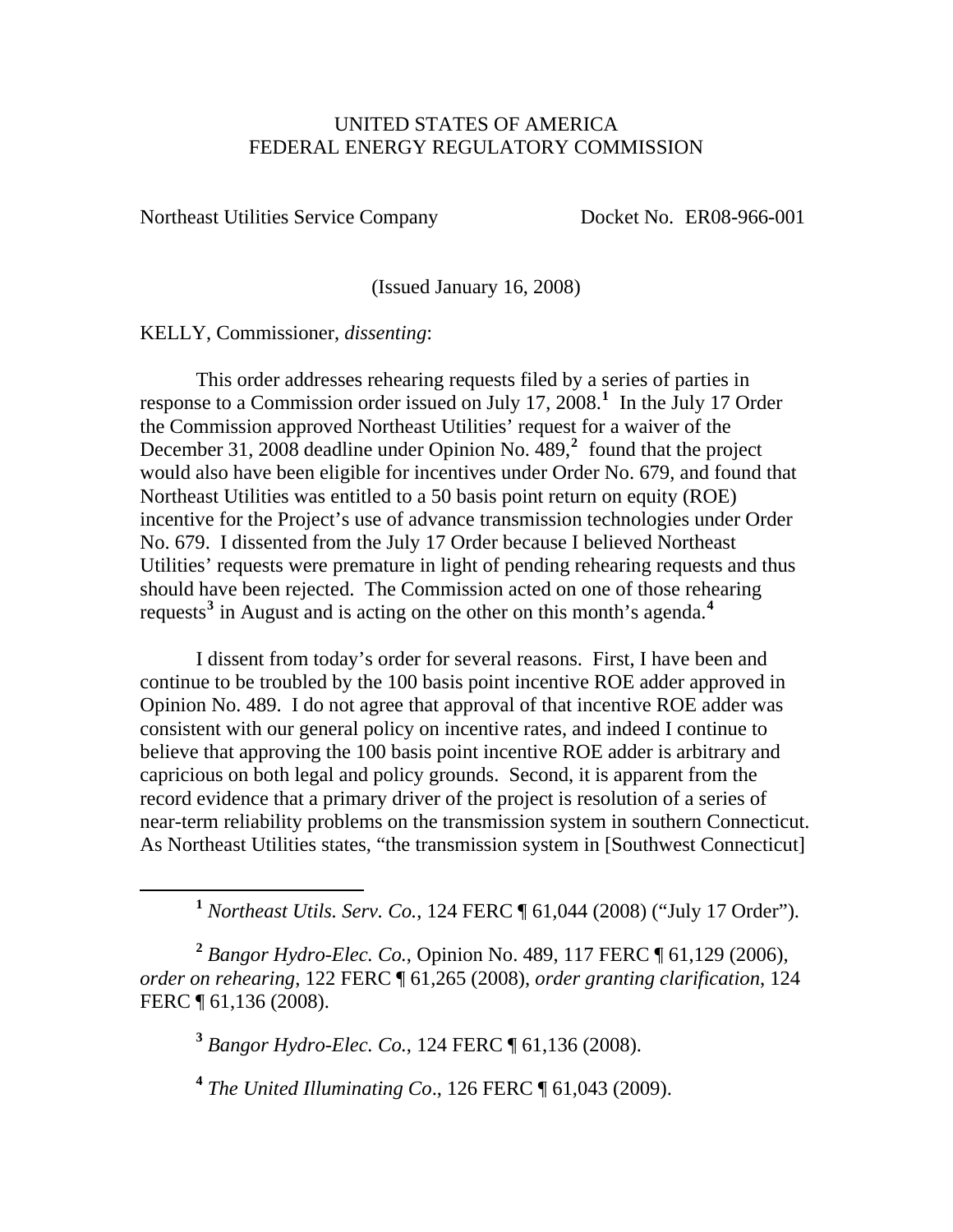that Connecticut state statute required a portion of this transmission line to be built does not meet national and regional standards" and is "presently exposed to line overloads and voltage degradations under various system conditions."**[5](#page-13-0)** Moreover, I do not believe it appropriate to grant incentives in this instance, given that the project was approximately 83% complete as of the date of the application<sup>[6](#page-13-1)</sup> and underground if technically feasible.**[7](#page-13-2)** Finally, I do not believe that Northeast Utilities has adequately demonstrated the appropriateness of granting the 50 basis point incentive ROE adder for the use of advanced technologies over and above the 100 basis points that applies because of Opinion 489.

 $\frac{1}{2}$  , and the contract of the contract of the contract of the contract of the contract of the contract of the contract of the contract of the contract of the contract of the contract of the contract of the contract

For these reasons, I respectfully dissent from this order.

Suedeen G. Kelly

<span id="page-13-0"></span>**<sup>5</sup>** Northeast Utilities Service Company May 16, 2008 Request for Incentives, Docket No. ER08-966-000, at 8.

<span id="page-13-1"></span>**<sup>6</sup>** Northeast Utilities Service Company May 16, 2008 Request for Incentives, Docket No. ER08-966-000, at 9.

<span id="page-13-2"></span>**<sup>7</sup>** *See* Protest of the Connecticut Department of Public Utility Control, the Maine Public Utilities Commission, the New Hampshire Public Utilities Commission, the Massachusetts Department of Public Utilities, Vermont Public Service Board, the New England Conference of Public Utilities Commissioners, Inc., the Connecticut Office of Consumer Counsel, and Richard Blumenthal, Attorney General for the State of Connecticut at 21.